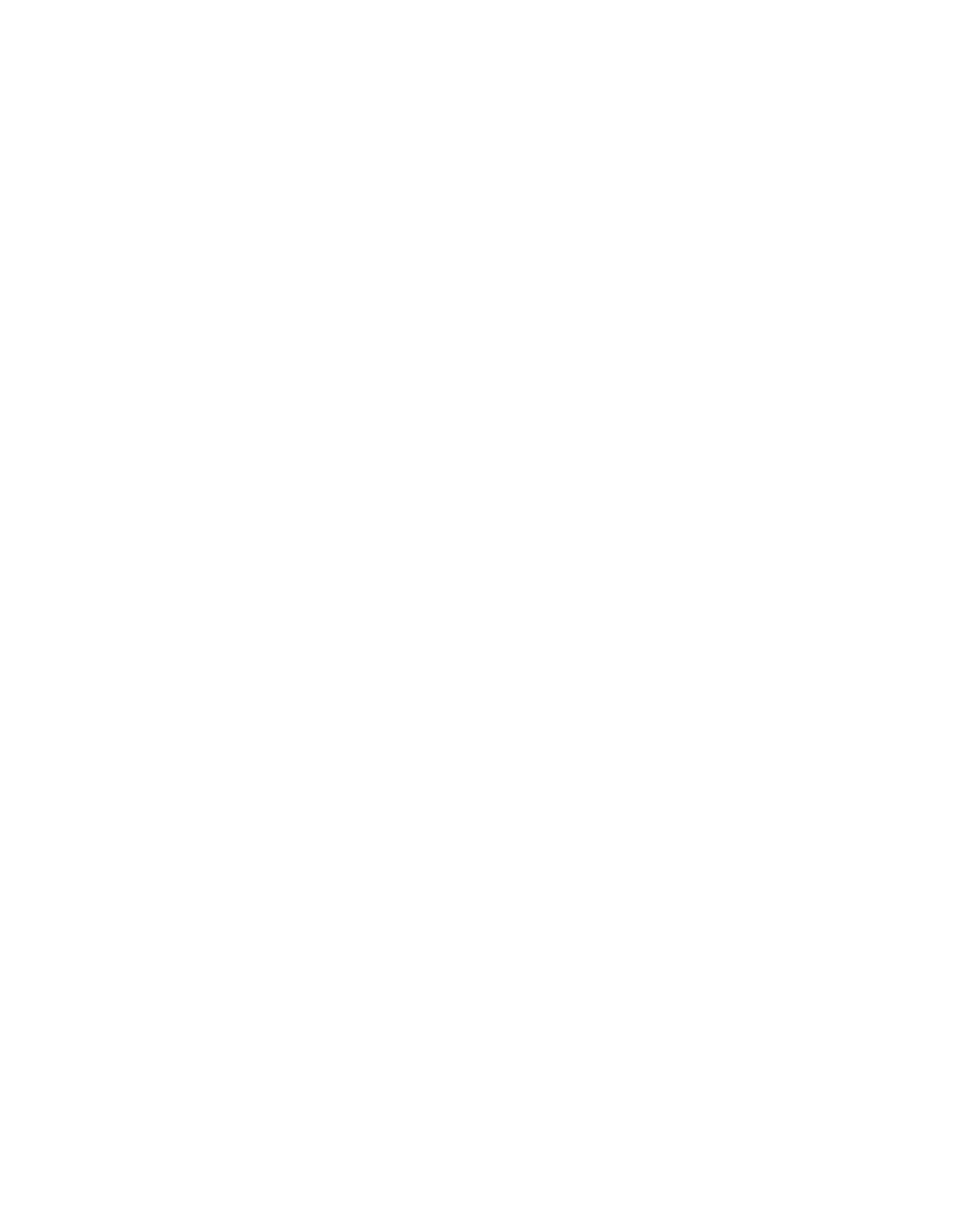#### **DISCLAIMER**

This report was prepared as an account of work sponsored by an agency of the United States Government. Neither the United States Government nor any agency thereof, nor Battelle Memorial Institute, nor any of their employees, makes any warranty, express or implied, or assumes any legal liability or responsibility for the accuracy, completeness, or usefulness of any information, apparatus, product, or process disclosed, or represents that its use would not infringe privately owned rights. Reference herein to any specific commercial product, process, or service by trade name, trademark, manufacturer, or otherwise does not necessarily constitute or imply its endorsement, recommendation, or favoring by the United States Government or any agency thereof, or Battelle Memorial Institute. The views and opinions of authors expressed herein do not necessarily state or reflect those of the United States Government or any agency thereof.

#### PACIFIC NORTHWEST NATIONAL LABORATORY operated by **BATTELLE** for the UNITED STATES DEPARTMENT OF ENERGY under Contract DE-AC05-76RL01830

#### Printed in the United States of America

Available to DOE and DOE contractors from the Office of Scientific and Technical Information, P.O. Box 62, Oak Ridge, TN 37831-0062; ph: (865) 576-8401 fax: (865) 576-5728 email: reports@adonis.osti.gov

Available to the public from the National Technical Information Service, U.S. Department of Commerce, 5285 Port Royal Rd., Springfield, VA 22161 ph: (800) 553-6847 fax: (703) 605-6900 email: orders@ntis.fedworld.gov online ordering: http://www.ntis.gov/ordering.htm



 $(9/2003)$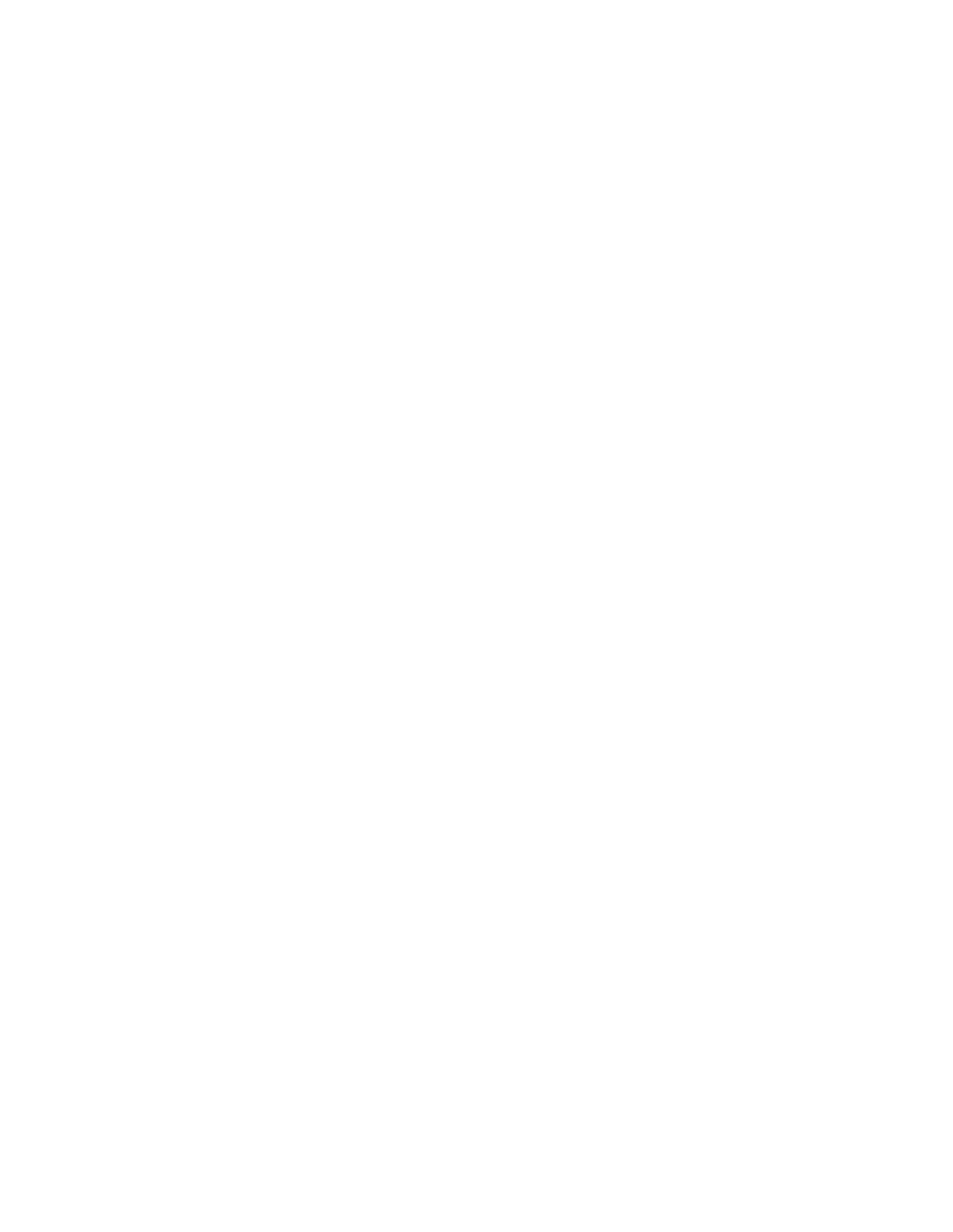PNNL-SA-77241

# **LED Surgical Task Lighting Scoping Study: A Hospital Energy Alliance Project**

JR Tuenge

January 2011

Prepared for the U.S. Department of Energy under Contract DE-AC05-76RL01830

Pacific Northwest National Laboratory Richland, Washington 99352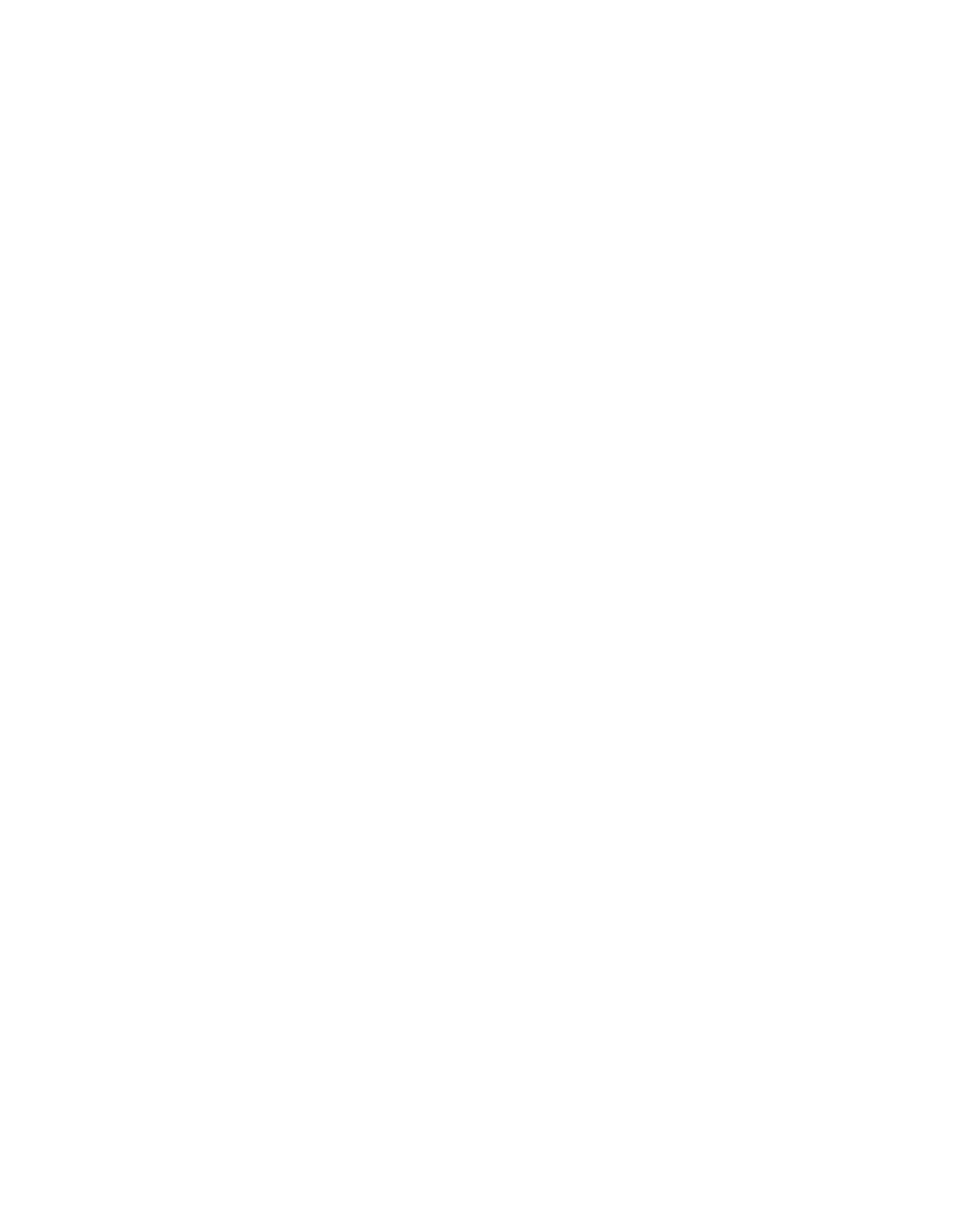# **Acronyms and Abbreviations**

| <b>ASHE</b>    | American Society for Healthcare Engineering                         |
|----------------|---------------------------------------------------------------------|
| <b>CALIPER</b> | Commercially Available LED Product Evaluation and Reporting program |
| <b>CCT</b>     | correlated color temperature                                        |
| <b>CBECS</b>   | Commercial Buildings Energy Consumption Survey                      |
| <b>DOE</b>     | Department of Energy                                                |
| <b>FDA</b>     | Food and Drug Administration                                        |
| Halogen        | tungsten-halogen                                                    |
| <b>HCAHPS</b>  | Hospital Consumer Assessment of Healthcare Providers and Systems    |
| <b>HEA</b>     | Hospital Energy Alliance                                            |
| <b>HID</b>     | high intensity discharge                                            |
| <b>IEC</b>     | <b>International Electrotechnical Commission</b>                    |
| IR             | infrared                                                            |
| <b>IESNA</b>   | Illuminating Engineering Society of North America                   |
| <b>LED</b>     | light-emitting diode                                                |
| lm             | lumen(s)                                                            |
| $\mathbf{I}$   | lux                                                                 |
| m <sup>2</sup> | square meter $(s)$                                                  |
| <b>ORs</b>     | operating rooms                                                     |
| <b>PNNL</b>    | Pacific Northwest National Laboratory                               |
| <b>UV</b>      | ultraviolet                                                         |
| W              | watt(s)                                                             |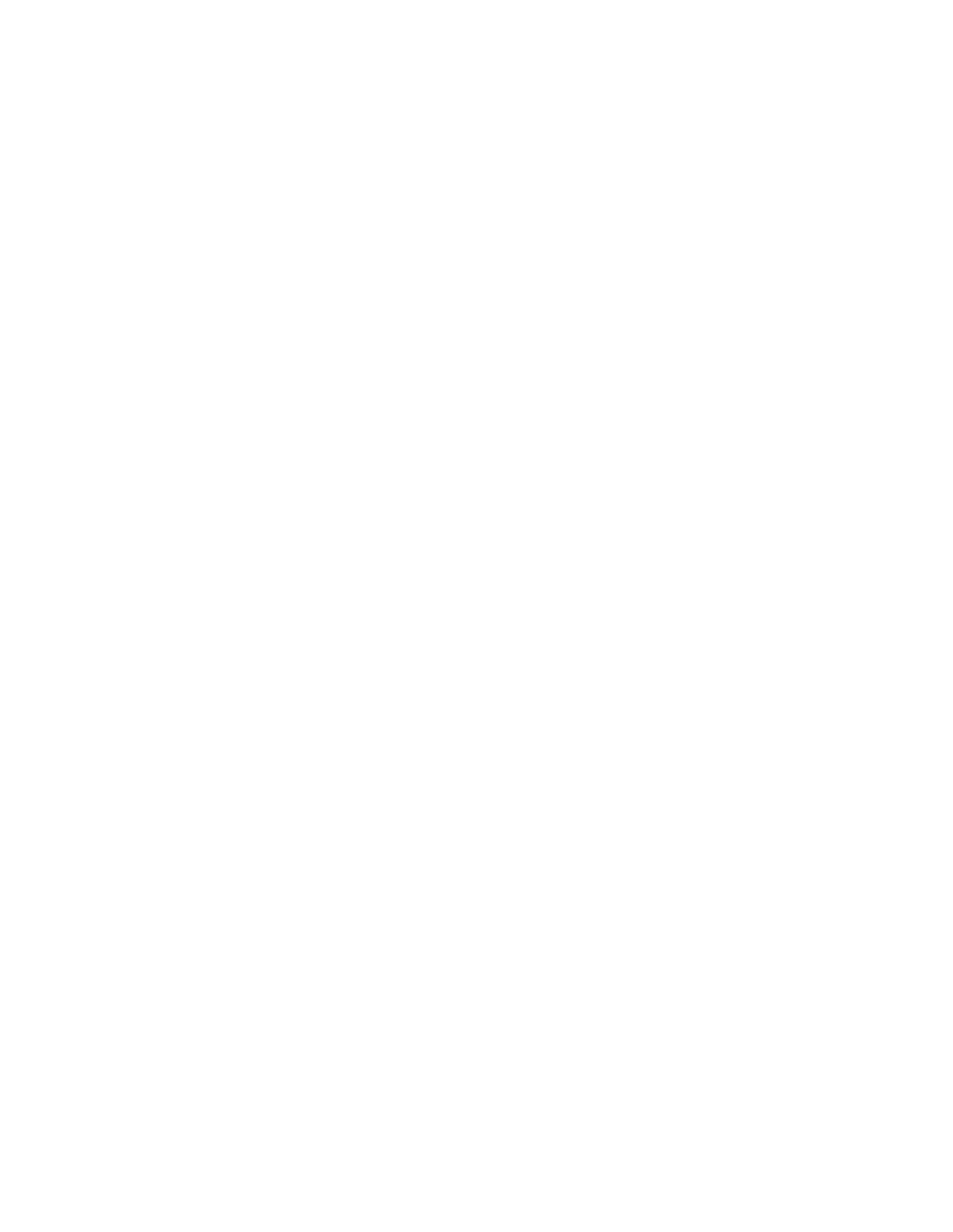## **Contents**

| 1.0 |  |  |  |
|-----|--|--|--|
|     |  |  |  |
| 2.0 |  |  |  |
|     |  |  |  |
|     |  |  |  |
| 3.0 |  |  |  |
|     |  |  |  |
|     |  |  |  |
|     |  |  |  |
| 4.0 |  |  |  |
| 5.0 |  |  |  |
|     |  |  |  |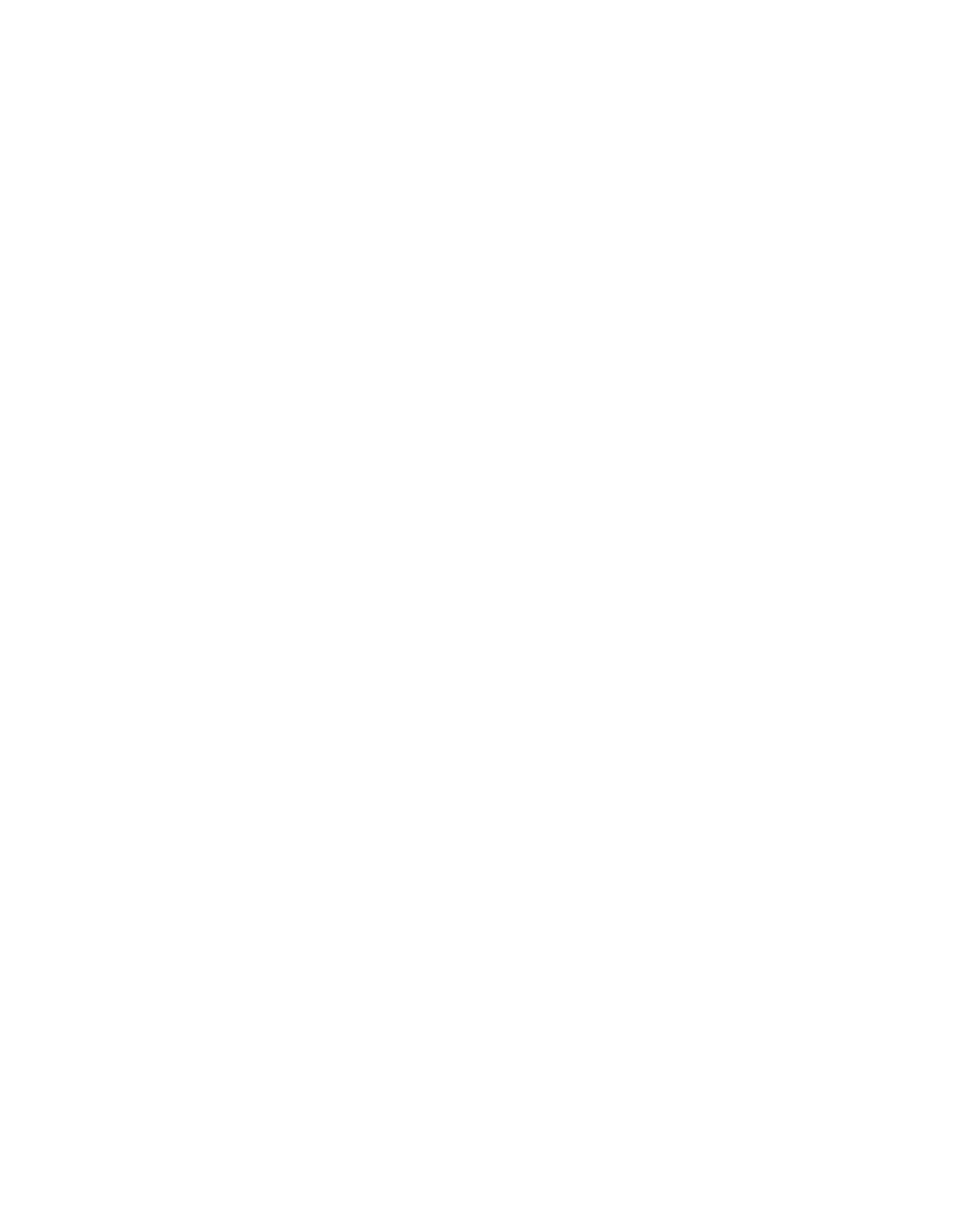### **1.0 Background and Purpose**

In October 2010, the Hospital Energy Alliance (HEA) Lighting Project Team selected light-emitting diode (LED) surgical task lighting as a project to pursue during FY 11. Tungsten-halogen (halogen) lamps have traditionally been used to light surgical tasks in hospitals, even though they are in many respects ill-suited to the application due to the large percentage of radiant energy outside the visible spectrum and issues with color rendering/quality. LED technology offers potential for adjustable color and improved color rendition/quality, while reducing side effects from non-visible radiant energy. LED could also offer significant energy savings, although this is a fairly narrow application in the larger commercial building energy use sector.

The purpose of this scoping study is to:

- define the potential applications for this product category
- establish metrics and criteria to characterize key performance parameters
- complete a preliminary survey of surgical lamp (task light) performance
- determine associated energy savings and cost-effectiveness
- determine current halogen kilowatt-hour footprint, and potential national impact
- determine if HEA members are interested in pursuing additional project activities such as informational webinars, specification development, and demonstration projects
- recommend next steps to the U.S. Department of Energy (DOE) and HEA membership.

### **1.1 Potential Applications**

The products covered in this scoping study are defined in 21 CFR 878.4580 as "surgical lamps," and more specifically as "major surgical luminaires" in International Electrotechnical Commission (IEC) standard 60601-2-41. Potential applications include hospital surgical suites, both new and existing. The articulated luminaires used in these applications are suspended from the ceiling or from floor-mounted booms and feature near-field converging-diverging beams that are uncommon in architectural applications. Minor surgery and exam/diagnostic lights are excluded from this study, as are any luminaires recessed into the ceiling.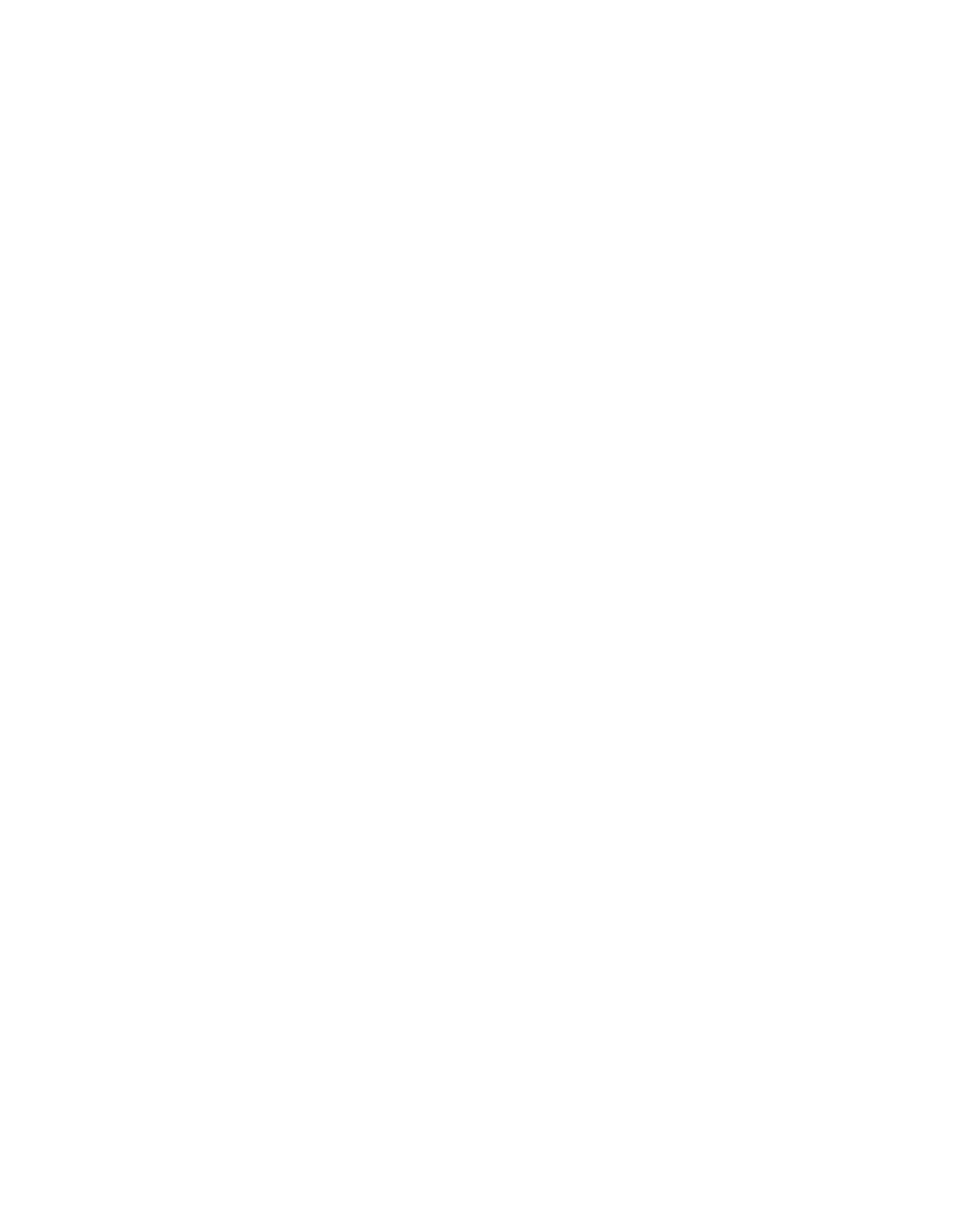#### **2.0 Estimated Energy Use and Savings**

According to a representative from the American Hospital Association, there are approximately 49,141 operating rooms (ORs) in the U.S. (Woodin 2010). John D'Angelo of the Cleveland Clinic estimates there are 100 surgical lamps distributed among 30 of the ORs in his hospital network, operated roughly 2,150 hr/yr (D'Angelo 2010). Assuming these figures and ratios are typical, there are approximately 163,803 surgical lamps in the U.S. A preliminary survey of the Food and Drug Administration (FDA)-listed major surgical luminaires shows available products average approximately 168 W rated input power per halogen luminaire, excluding transformer losses (FDA 2011; see Appendix A for details). Assuming exclusive use of major (zero minor) surgical luminaires with halogen (zero high intensity discharge [HID] or LED) lamps in operating rooms, these products consume as much as 27.6 MW nationwide and 0.06 TWh annually. HEA members comprise approximately 27% of the industry based on square footage (Sandahl 2010); overall impact will further depend on the percentage of adopting members and current level of penetration.

Given that beams converge and then diverge near-field, LM-79 far-field goniophotometry testing is not applicable. The large housing sizes (nearly 24 inch diameter on average) and tightly controlled beams also preclude the use of integrating spheres. For these reasons, and given the available data and relevant criteria, it appears efficacy is best characterized in terms of lux per watt (rather than lumens per watt) for these products. The Pacific Northwest National Laboratory (PNNL) reviewed the major surgical luminaires and found that the average rated initial efficacy is 1848 lx/W for LED, versus 699 lx/W for halogen. These values should be scaled by 70% and 95% for LED and halogen, respectively, for applesto-apples comparison of maintained efficacy. This yields an estimated 49% average reduction in connected load by switching to LED.

#### **2.1 Control Options**

Halogen is dimmable, so LED dimmability probably won't offer additional energy savings. However, it is important to note that whereas halogen will inevitably shift to lower/warmer correlated color temperatures (CCTs) as it is dimmed, LED won't necessarily exhibit any such change in color—this may increase functionality (and operating hours) at reduced wattage.

#### **2.2 Metrics**

Metrics and criteria that might be used to characterize key performance parameters in a product specification include:

- $\bullet$  minimum luminous efficacy (lx/W)
- $\bullet$  minimum light output  $(lx)$
- dimming range (without color shift or flicker)
- spatial distribution (light field diameter and depth of illumination)
- shadow dilution/mitigation
- chromaticity and tolerances (CCT, distance from the Planckian locus, etc.)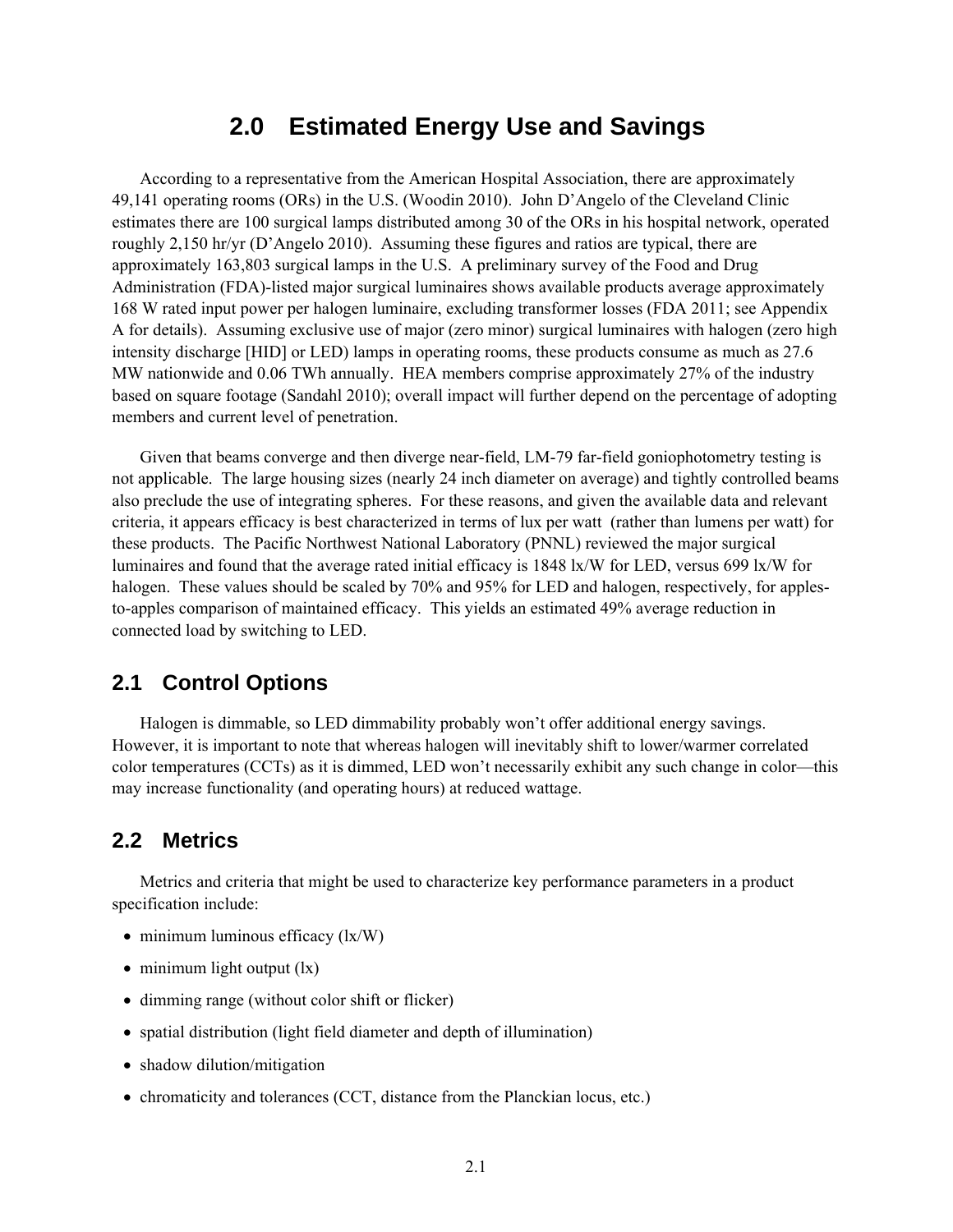- chromaticity adjustment range
- color rendition/quality (color rendering index, R9, color quality scale, etc.)
- uniformity of illuminance and color within the beam
- lumen and color maintenance
- radiation outside the visible spectrum
- minimum power factor and maximum total harmonic distortion (at full output and dimmed)
- electromagnetic interference restrictions
- flicker and noise restrictions
- maximum luminaire surface temperature
- luminaire cleanability.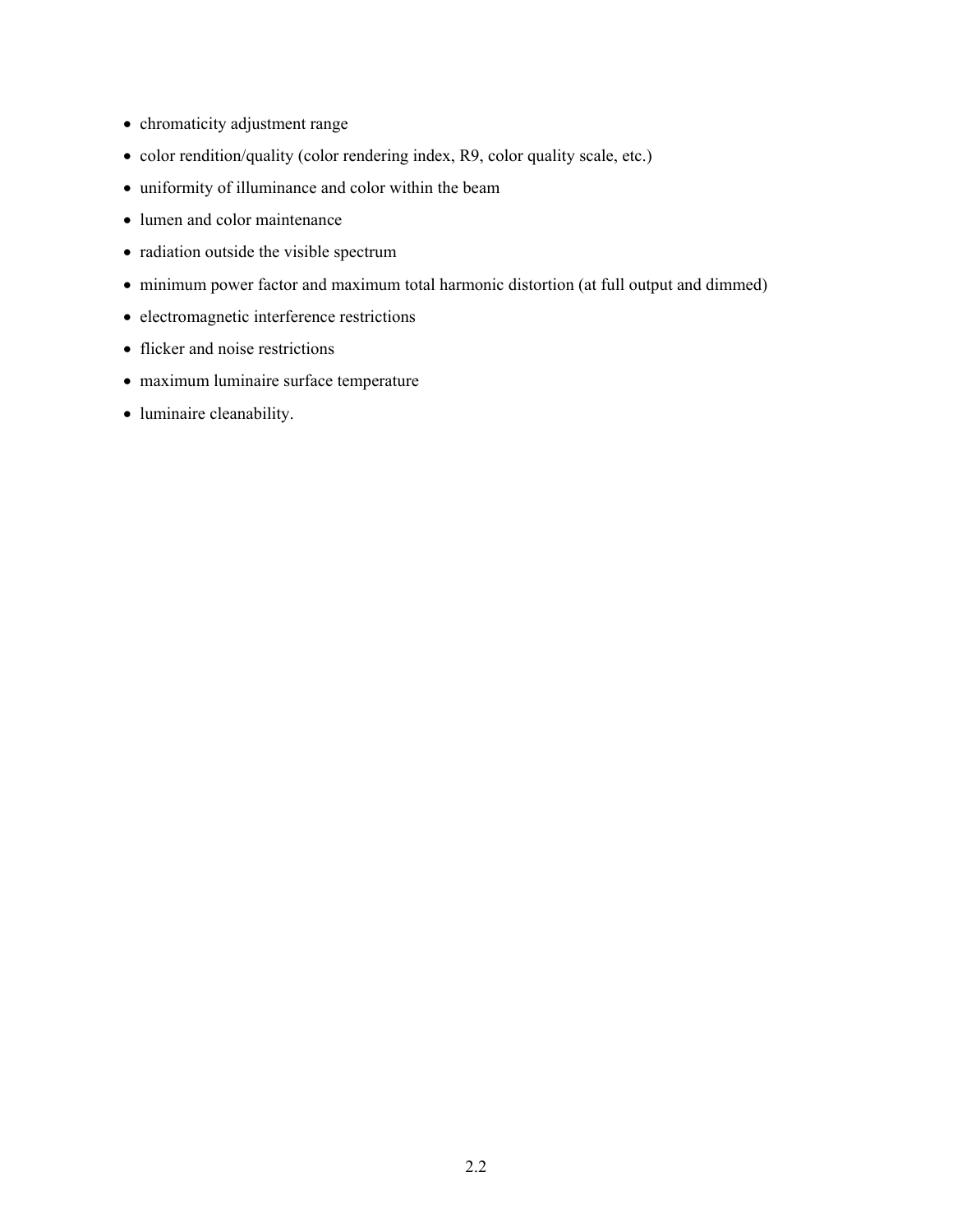## **3.0 Preliminary Survey of Surgical Lamp Performance**

Key findings from the preliminary survey include:

- Most performance claims are framed in IEC language, but surgical lighting manufacturers are generally reluctant (and apparently not expected) to share laboratory reports containing measurements to support these claims.
- The CALIPER program (EERE 2010a) has revealed inaccurate performance claims for initial output from commercial and consumer products, while also demonstrating that a number of these LED products fall well short of their rated useful lifetimes.

### **3.1 HEA Member Interest**

PNNL has worked closely with the HEA Project Chairperson, John D'Angelo of the Cleveland Clinic, and held calls to discuss this project with the HEA Lighting Project Team. Member feedback to date includes the following:

- Cleveland Clinic Very interested in this project and is chairing the HEA Surgical Lighting Project Team. Has already installed a number of LED surgical lamps, but has no formal specification. Will soon retrofit two ORs, which could serve as demonstration sites for a new HEA specification. Emphasizes the importance of interviewing and observing surgical staff to determine actual needs and activity. Also emphasizes the need to understand and communicate the potential improvements to quantity and quality of illumination, with simultaneous reductions in non-visible radiation potentially resulting in improved Hospital Consumer Assessment of Healthcare Providers and Systems (HCAHPS) surveys and speed of recovery. Product cost is a hurdle but may be mitigated through standardization and bulk purchasing.
- Sinai Health System Very interested. Haven't used LED surgical lamps yet. Will soon have several new ORs, which might serve as demonstration sites for a new HEA specification.
- Healthcare REIT Very interested.
- IASIS Healthcare Not interested. Big investment for low returns, and surgical staff resist change.
- HealthSouth Doesn't have any operating rooms, only interested in patient exam room lights.
- Inova Health System Very interested.
- American Society for Healthcare Engineering (ASHE) Very interested in making its larger membership aware of the therapeutic and energy savings benefits of LED surgical lighting. ASHE has offered to host a webinar to its membership in an effort to increase awareness and gain support for an ongoing HEA project focused on LED surgical lighting.

### **3.2 Potential Inhibitors to Increased Use of LED Surgical Lighting**

Potential roadblocks to increased use of LED for surgical lighting include the following.

- Hospital resources
	- Hospitals may not have personnel qualified to review product submittals.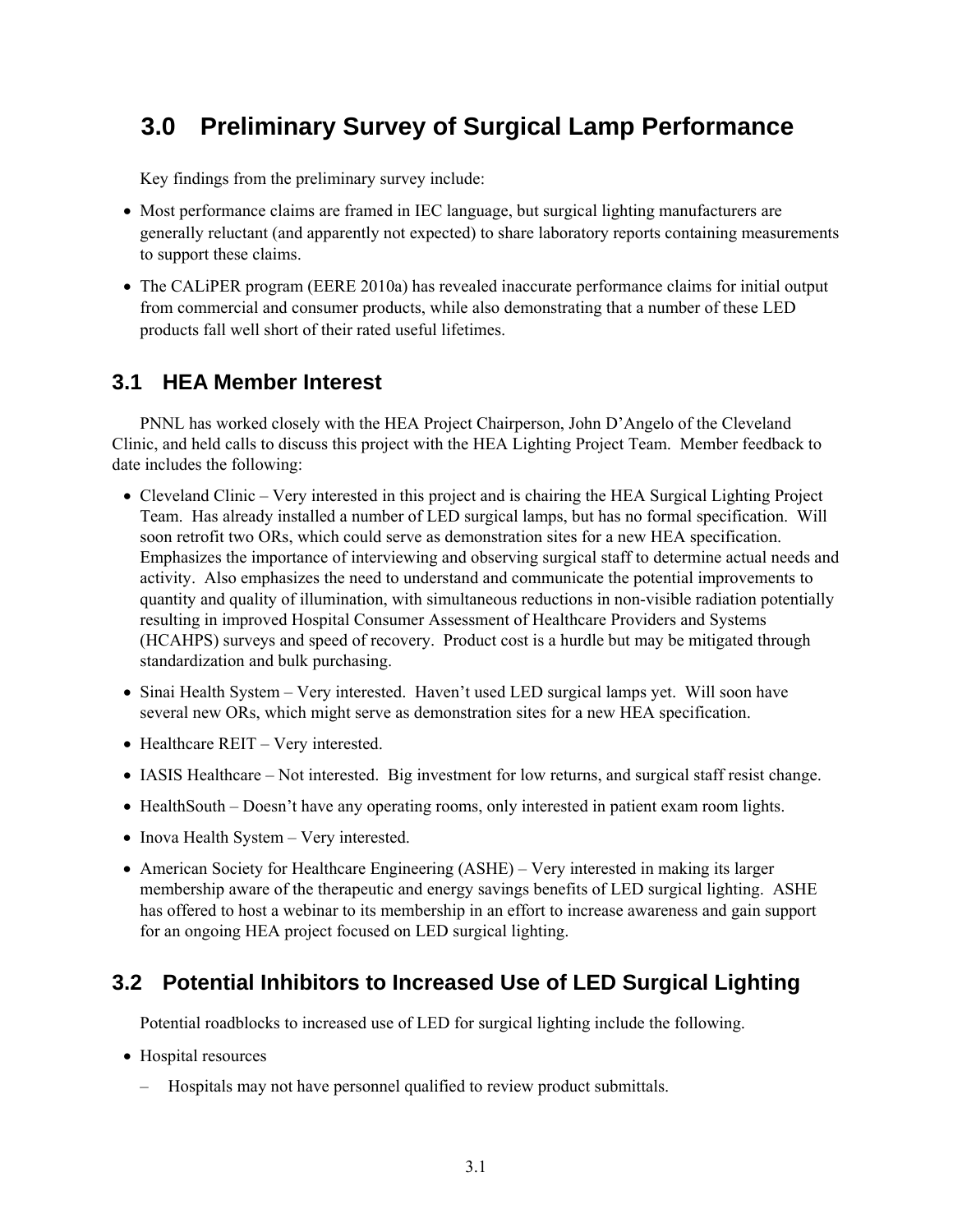- A qualified product list (populated and maintained by others) may be desirable.
- Manufacturer resistance
	- Manufacturers of products intended for these applications may resist compliance with an HEA specification because these companies may not be familiar with photometric or colorimetric criteria, and may not be accustomed to the burden of photometric testing or publishing photometric performance data.
- Product cost
	- A handful of products are available, but while some of those tested by HEA members have performed well, they can be significantly more expensive. The Cleveland Clinic found that an LED lighthead can cost more than twice that of an equivalent halogen product (D'Angelo 2011).
	- In addition, test procedures can add cost to an already expensive product, and utilities may not offer incentives or rebates for this limited-scope application. More data will be needed to ascertain cost-effectiveness across a number of regions and HEA members.

#### **3.3 Recommended Next Steps**

Based on the findings of this study, the HEA Surgical Lighting Project Team recommends the following steps.

- Identify two or more demonstration sites (Feb 2011).
- Host a webinar for HEA membership, outlining results of the scoping study and featuring a discussion by Cleveland Clinic on its experience with LED surgical lighting products. Follow this with a similar webinar hosted by ASHE to reach the broader hospital community. As part of both webinars, ask attendees to provide feedback on the types and amounts of surgical lighting equipment in their facilities, familiarity with LED surgical lighting, and interest in getting involved in this project (March 2011).
- Develop a field-measurement procedure to allow HEA members to verify initial performance and to track maintenance of light output and color of LED surgical task lights. This procedure should be primarily based on the IEC standard to facilitate evaluation of readily available product information, with additions as needed to align with Illuminating Engineering Society of North America (IESNA) recommendations and HEA member criteria (April 2011).
- Develop guidelines for auditing existing systems and monitoring LED energy use (May 2011).
- Develop a draft LED product specification (May 2011).
- Coordinate with utilities, including information for HEA members related to utility rebates and incentives.
- Produce reports from case studies and demonstration projects detailing reduced lighting power, photometric performance, and surgical staff satisfaction (Sept 2011).
- Produce reports from possible field investigations (TBD).
- Investigate possible Volume Purchase Program (FY 12).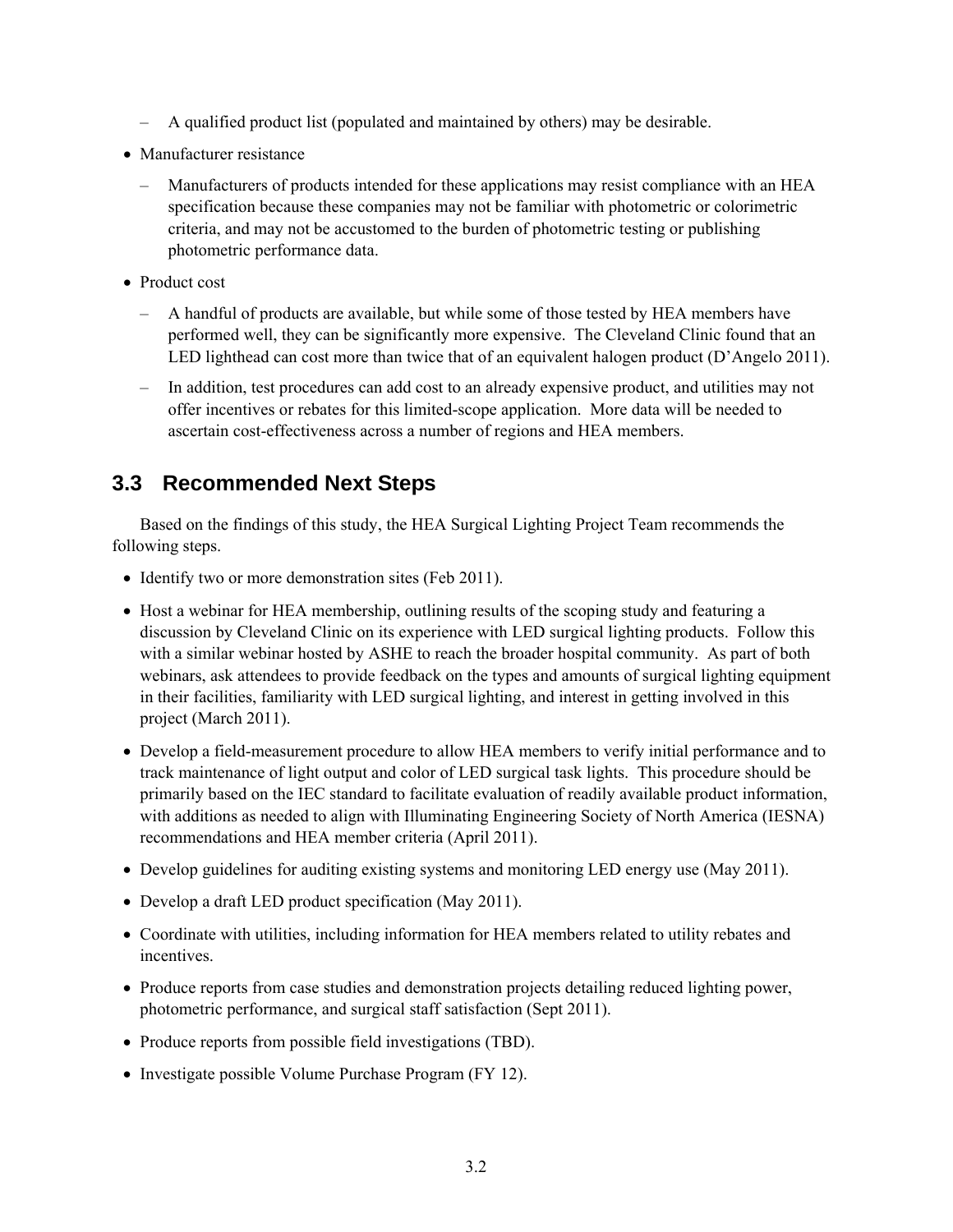## **4.0 Post-Project Analysis**

The following additional analysis will be performed upon project completion.

- Depth of deployment will be measured based on interviews with partners to determine:
	- kilowatt-hours of energy saved
	- percent reduction in energy use for installed base
	- percent of installed base converted to LED
	- owner satisfaction with quality and quantity of light
		- initial
		- maintained
- Measurement and verification to determine actual versus installed savings will be primarily via power monitoring associated with case studies and demonstration projects.
- The data collected for measurement and verification, along with current electricity prices, will be used to compare the conserved cost of energy calculations resulting from the engineering estimates with that calculated based on measured data to determine cost-curve effectiveness.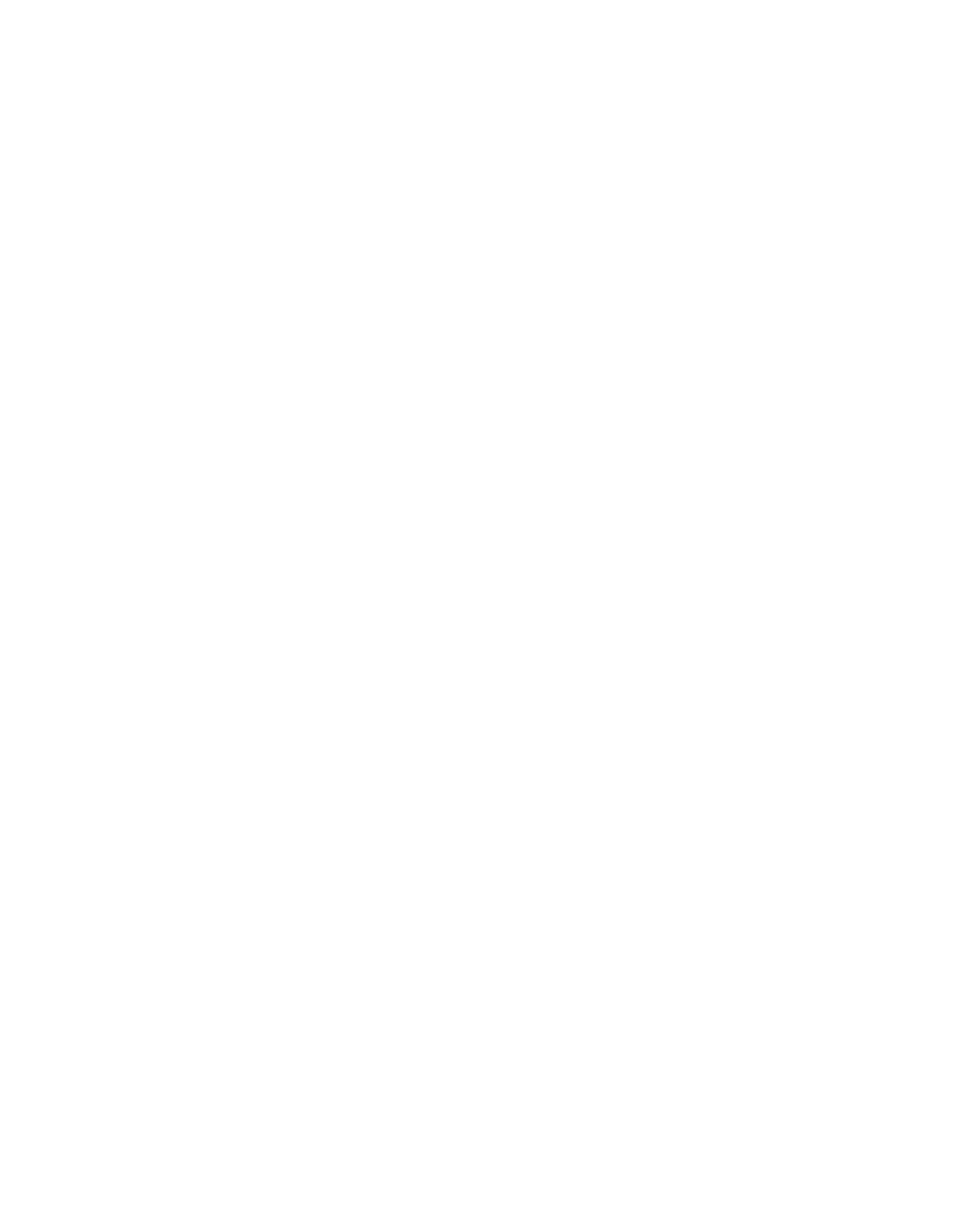## **5.0 References**

21 CFR 878.4580. "Surgical lamp." Code of Federal Regulations, U.S. Food and Drug Administration.

ANSI/IESNA RP-29-06. "Lighting for Hospitals and Health Care Facilities." American National Standards Institute, Washington, DC.

D'Angelo, J. 2010. Hospital Energy Alliance (HEA) Lighting Project Team conference call with John D'Angelo (Cleveland Clinic). November 1, 2010.

D'Angelo, J. 2011. Email to Jason Tuenge (PNNL) from John D'Angelo (Cleveland Clinic), "RE: Preliminary Survey of Surgical Lamp (Task Light) Performance," January 13, 2011.

EERE – U.S. Department of Energy, Office of Energy Efficiency and Renewable Energy. 2009. *Lifetime of White LEDs*. PNNL-SA-50969. June 2009. Developed by Pacific Northwest National Laboratory for the EERE Building Technologies Program, U.S. Department of Energy, Washington, DC.

EERE – U.S. Department of Energy, Office of Energy Efficiency and Renewable Energy. 2010a. CALiPER Program. Accessed on October 25, 2010, at http://www1.eere.energy.gov/buildings/ssl/caliper.html (last updated December 23, 2010).

EERE – U.S. Department of Energy, Office of Energy Efficiency and Renewable Energy. 2010b. *Solid State Lighting Research and Development: Multi-Year Program Plan*. March 2010. Washington, DC. Accessed April 1, 2010 at

http://apps1.eere.energy.gov/buildings/publications/pdfs/ssl/ssl\_mypp2010\_web.pdf (undated webpage).

EERE – U.S. Department of Energy, Office of Energy Efficiency and Renewable Energy. Three-Part TINSSL Webinar Series: Understanding and Evaluating LM-79 & LM-80 Reports for SSL Technology. Accessed on September 21, 2010 at http://www1.eere.energy.gov/buildings/ssl/test-reports\_webinar.html (last updated September 8, 2010).

FDA – U.S. Food and Drug Administration. 1998. *Guidance Document for Surgical Lamp 510(k)s – Guidance for Industry, FDA Reviewers/Staff and Compliance*. July 13, 1998. U.S. Department Of Health and Human Services, Food and Drug Administration, Center for Devices and Radiological Health, General Surgical Devices Branch, Division of General and Restorative Devices, Office of Device Evaluation, Washington, DC.

FDA – U.S. Food and Drug Administration. 2011. Establishment Registration & Device Listing. Accessed December 9, 2010 at http://www.accessdata.fda.gov/scripts/cdrh/cfdocs/cfRL/rl.cfm, product code FSY (last updated January 6, 2011).

IEC 60601-2-41. "Medical Electrical Equipment," Part 2-41: Particular Requirements for the Safety of Surgical Luminaires and Luminaires for Diagnosis. International Electrotechnical Commission, Geneva, Switzerland.

IESNA – Illuminating Engineering Society of North America. 2000. *The IESNA Lighting Handbook,* 9th edition. June 2000. Illuminating Engineering Society of North America. New York, NY.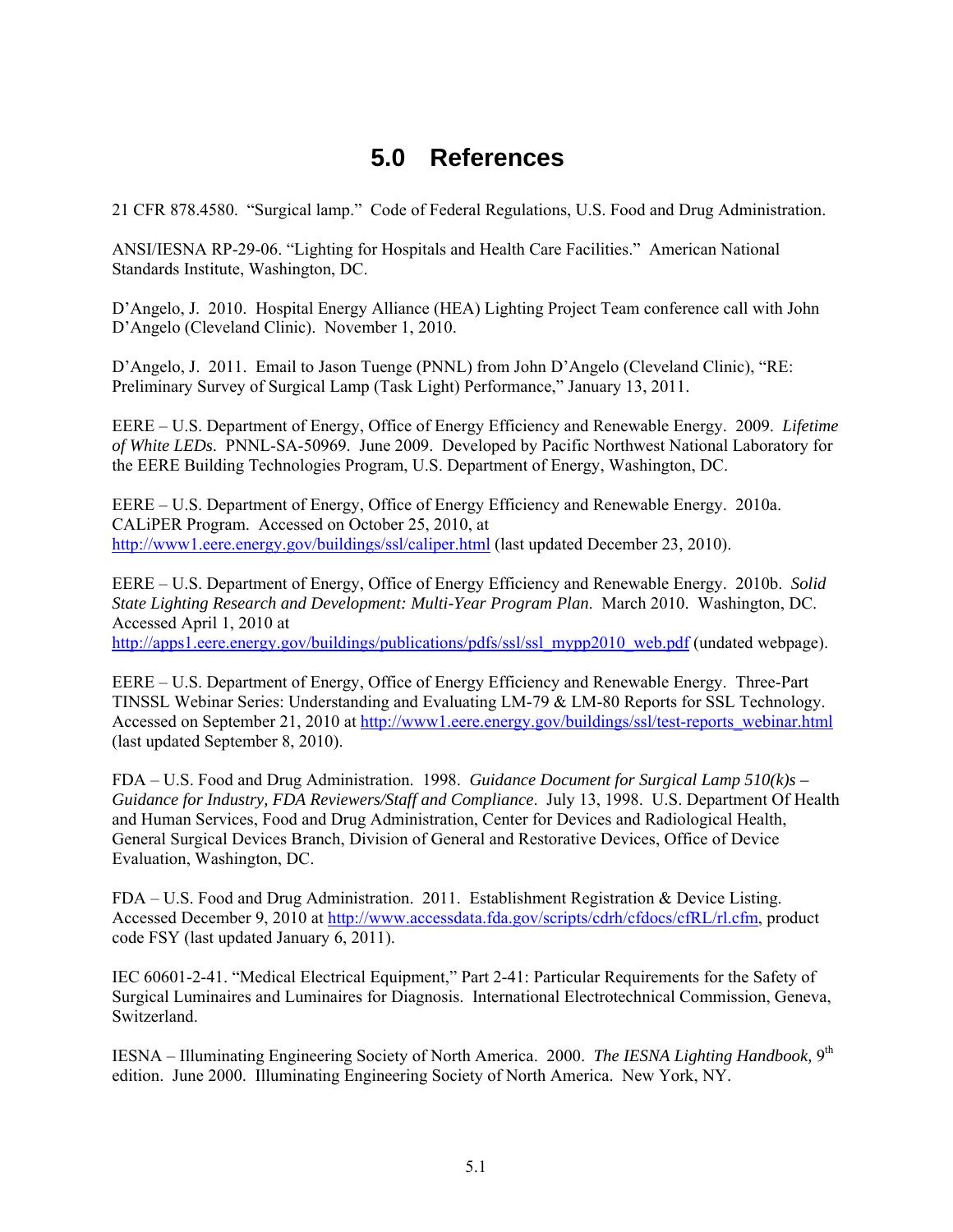IESNA/NALMCO RP-36-03. "Recommended Practice for Planned Indoor Lighting Maintenance." Illuminating Engineering Society of North America, New York, NY.

IES LM-79-08. "Electrical and Photometric Measurements of Solid-State Lighting Products." Illuminating Engineering Society, New York, NY.

Sandahl, L. 2010. *Commercial Building Energy Alliances: Deploying Emerging Technologies.* November 8, 2010. Innovation in ET Programs Emerging Technologies Summit, Sacramento, CA.

Woodin, D. 2010. Email to Jason Tuenge (PNNL) from Dale Woodin (American Hospital Association), "RE: ASHE Information on Surgical Room Lighting," January 7, 2010.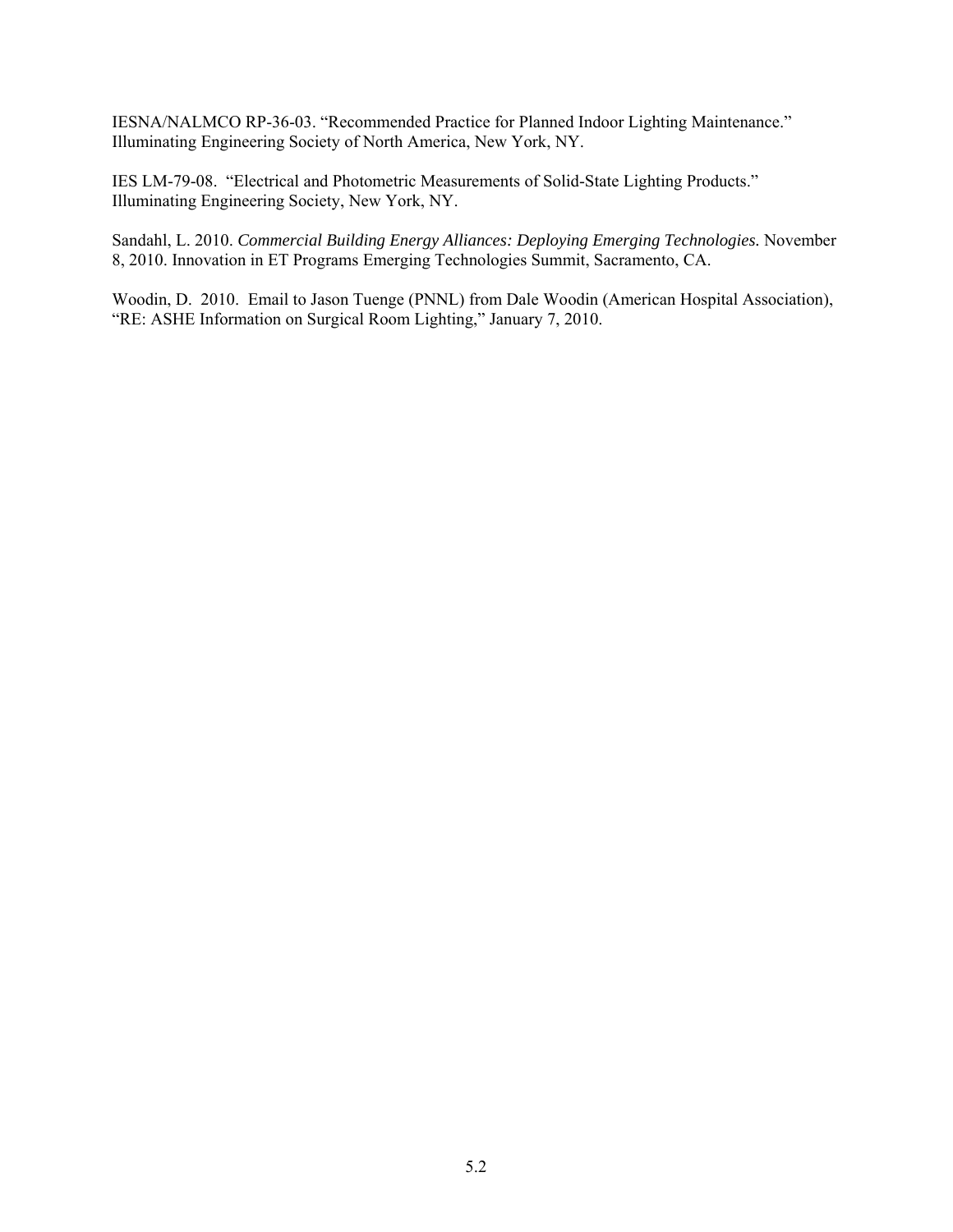# **Appendix A**

## **Preliminary Survey of Surgical Lamp (Task Light) Performance**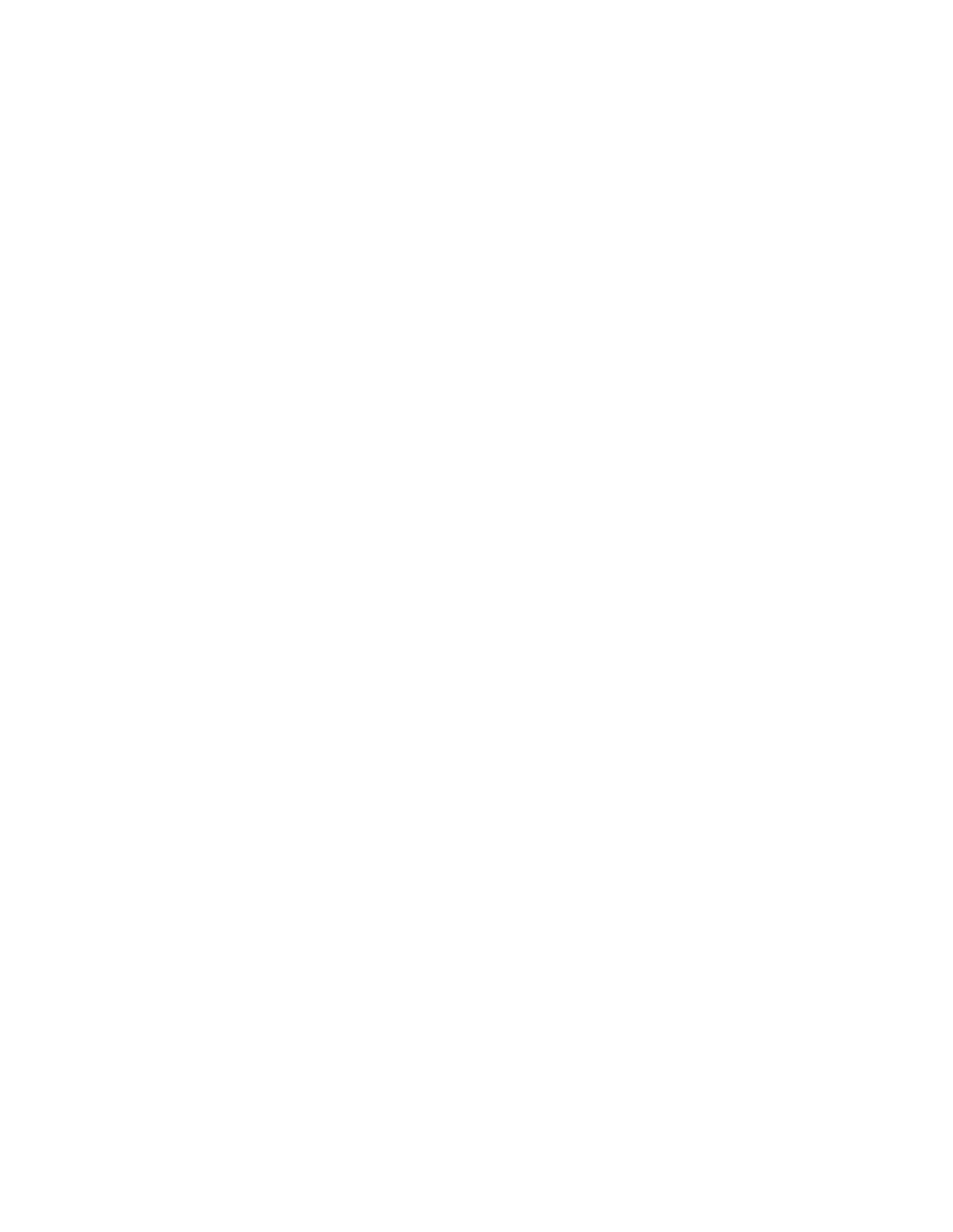## **APPENDIX A**

## **Preliminary Survey of Surgical Lamp (Task Light) Performance**

Pacific Northwest National Laboratory (PNNL) conducted this study in support of the Hospital Energy Alliance Light-Emitting Diode (LED) Surgical Lighting Project, with the primary objective of better understanding the performance of LED surgical lighting compared to the tungsten-halogen (halogen) products typically used in operating rooms today.

Our analysis indicates input power for halogen surgical lamps averages approximately 168 W, and equivalent LED products presently offer direct energy savings of roughly 82 W per light head. Both figures may be increased by 16% to include estimated transformer and power supply losses.

As John D'Angelo of Cleveland Clinic noted during a project team conference call on November 1, 2010, criteria and a test procedure are given in section 4.11.1 of the American National Standards Institute/Illuminating Engineering Society of North America (ANSI/IESNA) standard RP-29-06. However, a preliminary survey of available data suggests the industry is either unaware of or simply rejects the IESNA criteria, instead utilizing International Electrotechnical Commission (IEC) standard 60601-2-41. Additionally, unlike architectural luminaires covered by the various "LM" series test procedures offered by IESNA, the beams of light emitted by surgical task lights converge and then diverge *near-field* (at a distance of less than 5 times the diameter of the light head), as illustrated in Figure A.1. The IESNA-recommended test procedure for LED luminaires, LM-79, relies on *far-field* photometry and therefore cannot be used directly to characterize the performance of these products. However, aspects of LM-79 may merit consideration.



**Figure A.1**. Typical illustrations of converging-diverging beams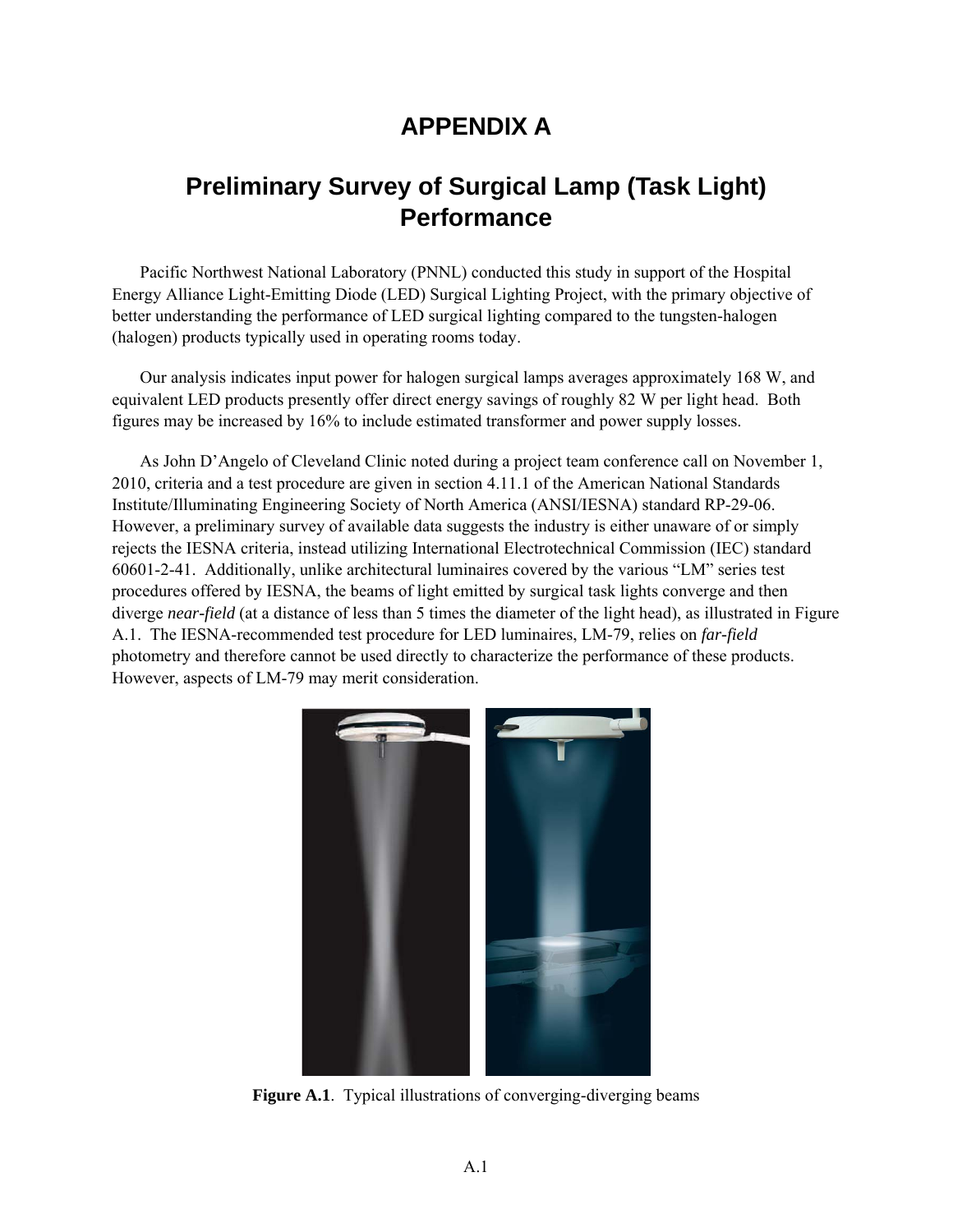Most performance claims are framed in IEC language, but manufacturers are generally reluctant (and apparently not expected) to share laboratory reports containing measurements to support these claims. Examination of pertinent performance parameters is essential when establishing equivalence. Parameters typically reported on cutsheets include:

- Central illuminance
	- $-$  E<sub>c</sub> is typically measured 1.0 meter below luminaire, along axis of rotational symmetry.
	- This value must be between 40,000 and 160,000 lux per IEC.
- Light field diameter
	- This is by default  $d_{10}$ , the distance from point of  $E_c$  outward to 10% of  $E_c$ .
	- Sometimes  $d_{50}$  is also reported (this distance is shorter than  $d_{10}$ ).
	- $d_{50}$  must be at least 50% of  $d_{10}$  per IEC.
- Depth of illumination
	- The sum of the distances upward and downward from the point of  $E_c$  to the points at 60% of  $E_c$ .
	- NOTE: Due to a change from 20% to 60% in the second edition of the IEC standard, released in 2009, this parameter must be used carefully when comparing products. It is rarely clear whether reported values are per the first or the second edition, and first edition data was found to still be in circulation for currently available products. This likely creates a situation where products may be inadvertently compared apples-to-oranges.
- Shadow dilution
	- $-$  IEC provides a procedure for quantifying percent reduction in  $E_c$  for a set of scenarios.
	- This set of parameters is rarely reported in manufacturer literature.
- Correlated color temperature
	- Must be at least 3000 K and no more than 6700 K per IEC.
- Color rendering index
	- Must be at least 85 per IEC.
- Non-visible radiation
	- Total visible and non-visible irradiance,  $E_e$ , must be less than 1000 W/m<sup>2</sup> per IEC.
	- Ratio of  $E_e$  to  $E_c$  cannot exceed 6 mW/m<sup>2</sup> lx per IEC.
	- $-$  NOTE: UV radiation below 400 nm, though specifically restricted to 10 W/m<sup>2</sup> by the IEC, is typically not reported in manufacturer cutsheets.
- Operating life of the light source
	- The survey found no mention of  $L_{70}$  or LM-80 for LED, much less in situ temperature measurement test (ISTMT).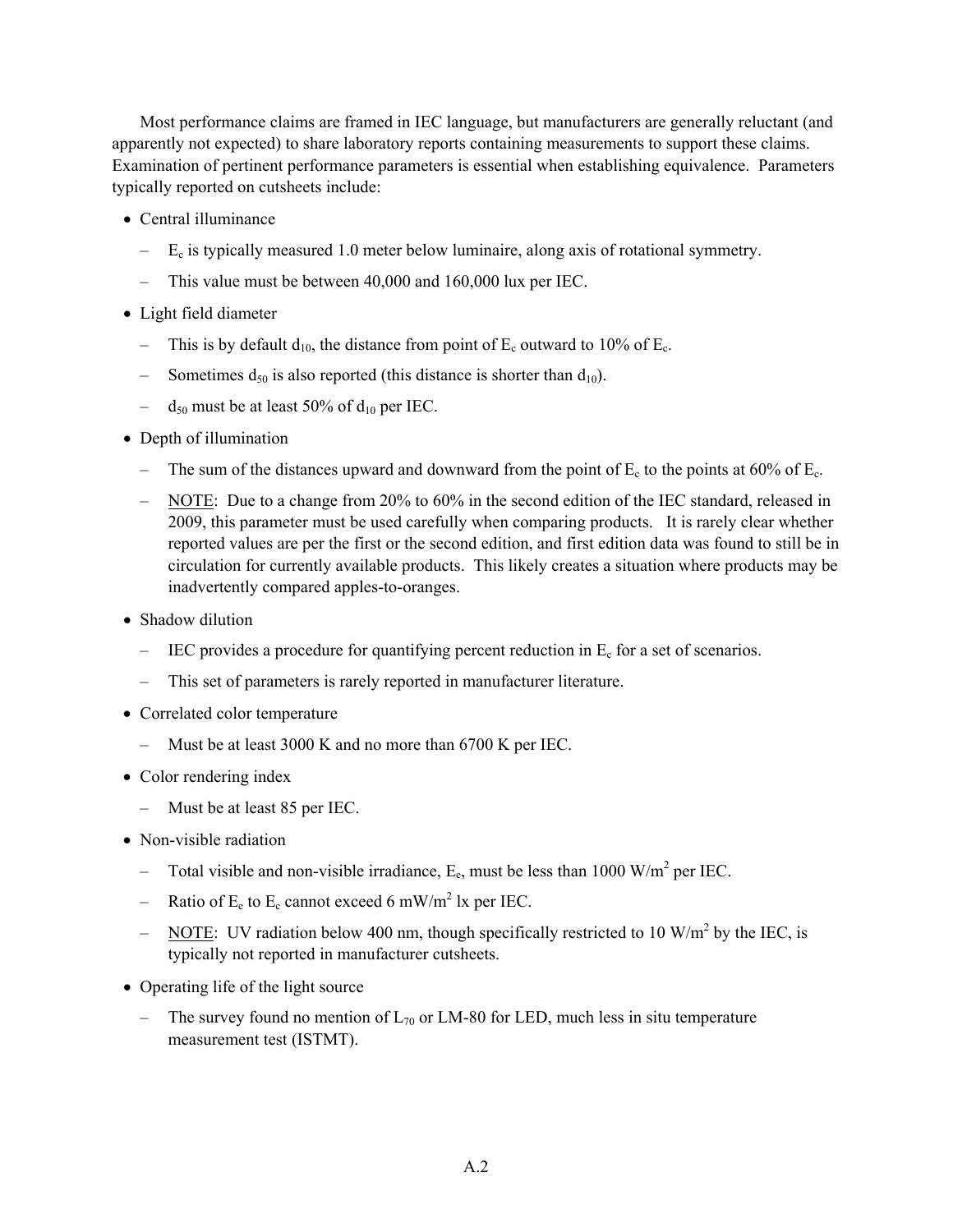• Input wattage

1

- Often for light source(s) only, excluding transformer/ballast/driver losses.
- Sometimes not reported at all; this omission is most prevalent for LED.

Diameter of housing or reflector is also typically reported. An independent laboratory recently quoted PNNL \$6,750 per test. Given the expense and difficulty of testing these unwieldy products, it appears the best we can do at present is to simply require that products be listed by the Food and Drug Administration (FDA 1998) under product category  $FSY$ ,<sup>1</sup> hence ensuring that performance claims have at least been independently verified. $2$ 

Figure A.2 summarizes rated wattage and performance claims for illuminance and size of illuminated field, demonstrating that LED products appear quite competitive with halogen, at least in terms of performance (cost-effectiveness is another matter).



**Figure A.2**. Survey of performance claims for available products

Lines extending diagonally from the origin/axis of Figure A.2 represent approximately constant efficacy, with diagonals of greater slope indicating greater efficacy and larger bubbles along a given diagonal being more efficacious. LED and high intensity discharge (HID) offer improved efficacy, as expected, but it also appears that these products do not tend to compromise light levels. *Among the apparently FDA-approved products, and weighting on the simple basis of field diameter, average initial* 

<sup>1</sup> Qualified products: http://www.accessdata.fda.gov/scripts/cdrh/cfdocs/cfRL/rl.cfm. 2

<sup>&</sup>lt;sup>2</sup> Qualified reviewers: http://www.accessdata.fda.gov/scripts/cdrh/cfdocs/cfPCD/classification.cfm?ID=4781.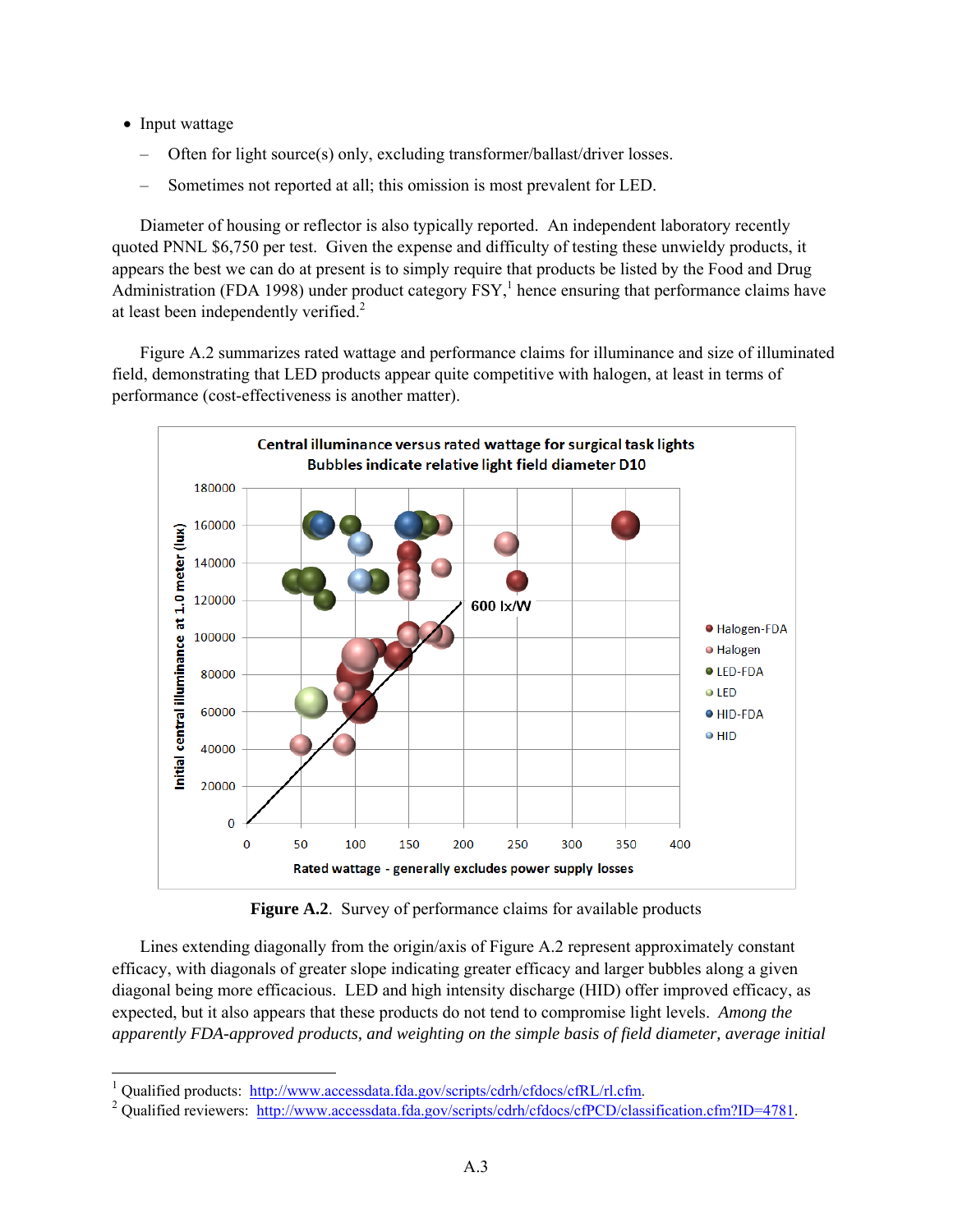*efficacy (lx/W) ranged from 1848 for LED, to 1630 for HID, and 699 for halogen. For these halogen products, the unweighted average rated input power is approximately 168 W, with a standard deviation of 81.* Note that given the prevailing practice of reporting lamp wattage in lieu of luminaire wattage (excluding transformer losses of approximately 16%), it is assumed that rated LED luminaire wattage excludes power supply losses. Also note that the traditional (architectural) efficacy metric of lumens per watt is not directly applicable here:

- Lacking LM-79 data, we cannot determine total output.
- Even if we only look at "field" lumens, significant error of roughly 26% (understatement) may be introduced if we simply assume that  $d_{50}$  (which is only rarely reported) occurs halfway to  $d_{10}$ .
	- Unfortunately,  $d_{50}$  is only reported for two halogen products, so it is not clear whether LED manufacturers are currently exploiting this potential loophole.
	- It is therefore best to utilize lux in lieu of lumens for this application. However, efficacy trends and forecasts by DOE are still proportionately applicable (EERE 2010b).

Figure A.3 shows that LED and HID products tend to have comparable color rendering index and slightly higher ("cooler" appearing) correlated color temperature (CCT) than their halogen counterparts. While some LED products are available in a variety of CCTs, efficacy tends to decrease with decreased CCT. Special index R9 (saturated red) is often reported and has logical appeal, but it isn't clear what threshold (if any) is appropriate for this metric.



**Figure A.3**. Colorimetry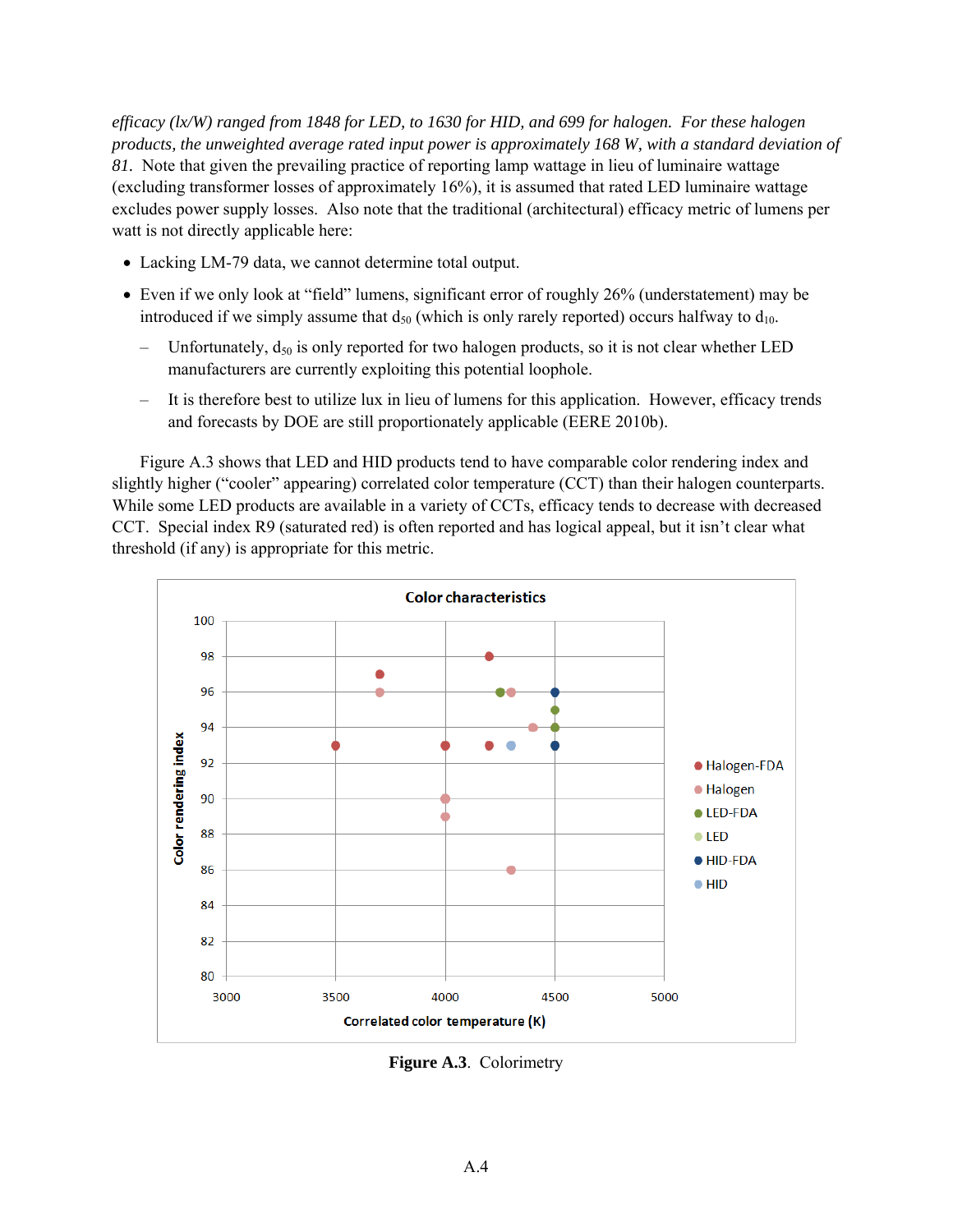As noted earlier, UV content typically isn't reported in manufacturer literature; the closest statement found was this apparently confused claim by one manufacturer: "Heat emission: Significantly below IEC recommended limit of 10 W/m<sup>2</sup> at highest intensity." Metrics used by manufacturers to indicate nonvisible radiation range from W/m<sup>2</sup> and mW/m<sup>2</sup> lx (both per IEC) to lm/W (where the denominator apparently denotes total visible and non-visible radiation, not input wattage). Non-visible radiation was only reported for one LED product, and at 3.6 mW/m<sup>2</sup> lx; surprisingly, this offered no advantage over halogen, which averaged just  $3.2 \text{ mW/m}^2$  lx (with standard deviation of 1.1).

In addition to energy savings, reduced radiation outside the visible spectrum, and equivalent photometric and colorimetric performance, LED technology can offer a much longer useful lifetime. Whereas lifetime for other source types is taken at the 50% survival point (hours of operation before 50%) of products stop functioning), LEDs are typically rated based on the estimated time elapsed before light output will decrease to 70% of initial (denoted  $L_{70}$ ). Figure A.4 illustrates the range of rated light source lifetimes within and among the various technologies. Note that it is not clear (seems unlikely) that the FDA has evaluated long-term test data, in situ temperature measurement test data, or manufacturer extrapolation methods to qualify LED useful lifetime claims (EERE 2010c).



**Figure A.4**. Rated light source lifetimes

According to Figure 6-20 of the 9<sup>th</sup> edition *IESNA Lighting Handbook* (IESNA 2000), halogen lamps produce 95% of initial output at 70% of rated life, the IES-recommended time for proactive grouprelamping per RP-36-03. This means that the aforementioned efficacies should be revised accordingly to allow for apples-to-apples comparison of maintained output as follows: *664 lx/W for halogen and 1294 lx/W for LED* (lumen maintenance for HID varies and this technology does not appear to be widely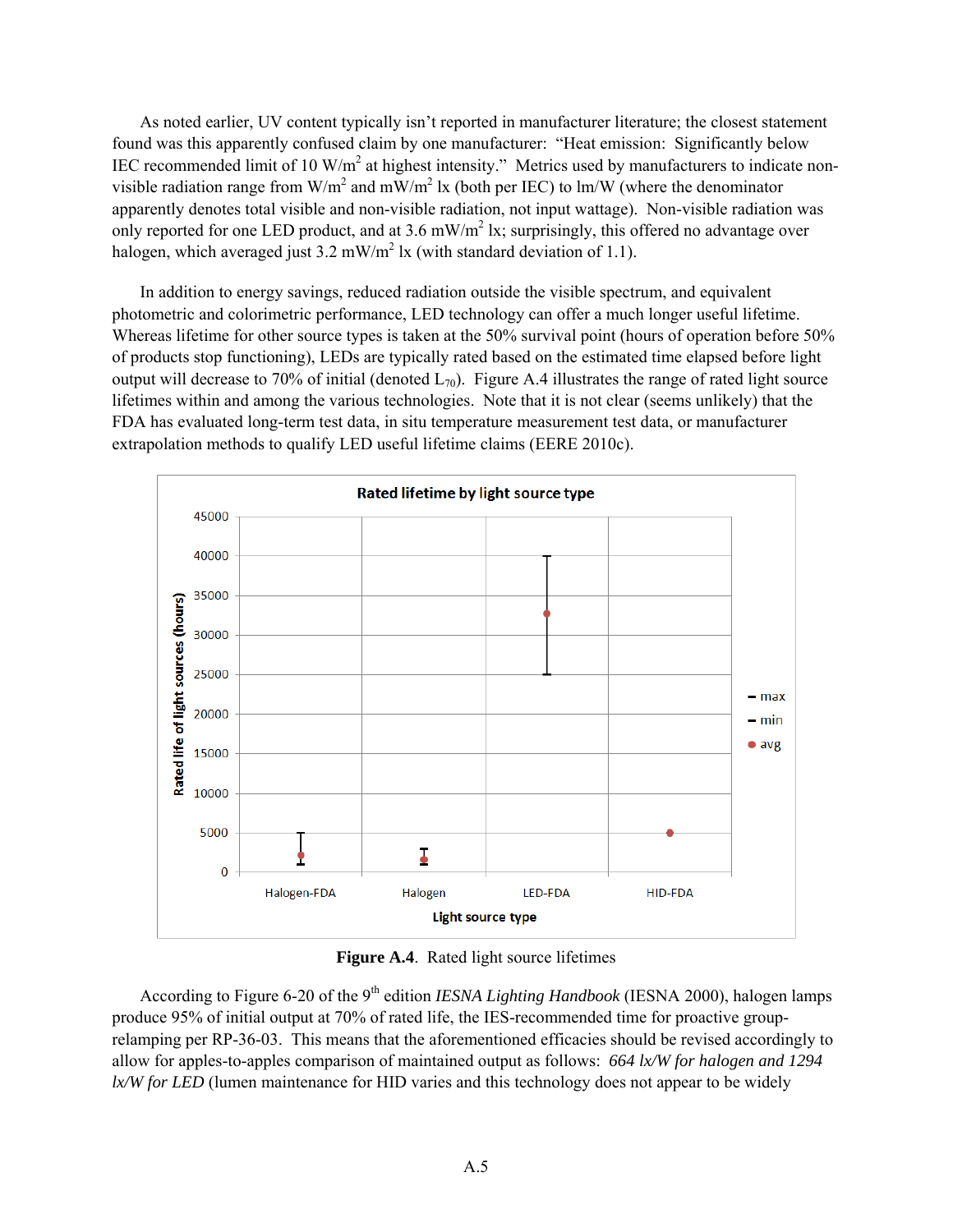adopted). This translates to a 49% reduction in connected load, with some additional savings attributable to reduced cooling load and improved surgical conditions.

Figure A.5 demonstrates the potential for LED products to fall well short of their typical rated lifetimes, and the CALiPER program has revealed countless inaccurate performance claims for initial output from commercial and consumer products (EERE 2010a).



**Figure A.5**. Long-term testing of LED luminaires and replacement lamps (CALiPER Round 9 Summary)

It is recommended that, in addition to a product specification, and following approval of the forthcoming scoping study, PNNL develop a field-measurement procedure allowing HEA members to verify initial performance and to track maintenance of light output and color of LED surgical task lights. This procedure should be primarily based on the IEC standard to facilitate evaluation of readily available product information, with additions as needed to align with IESNA recommendations and HEA member criteria.